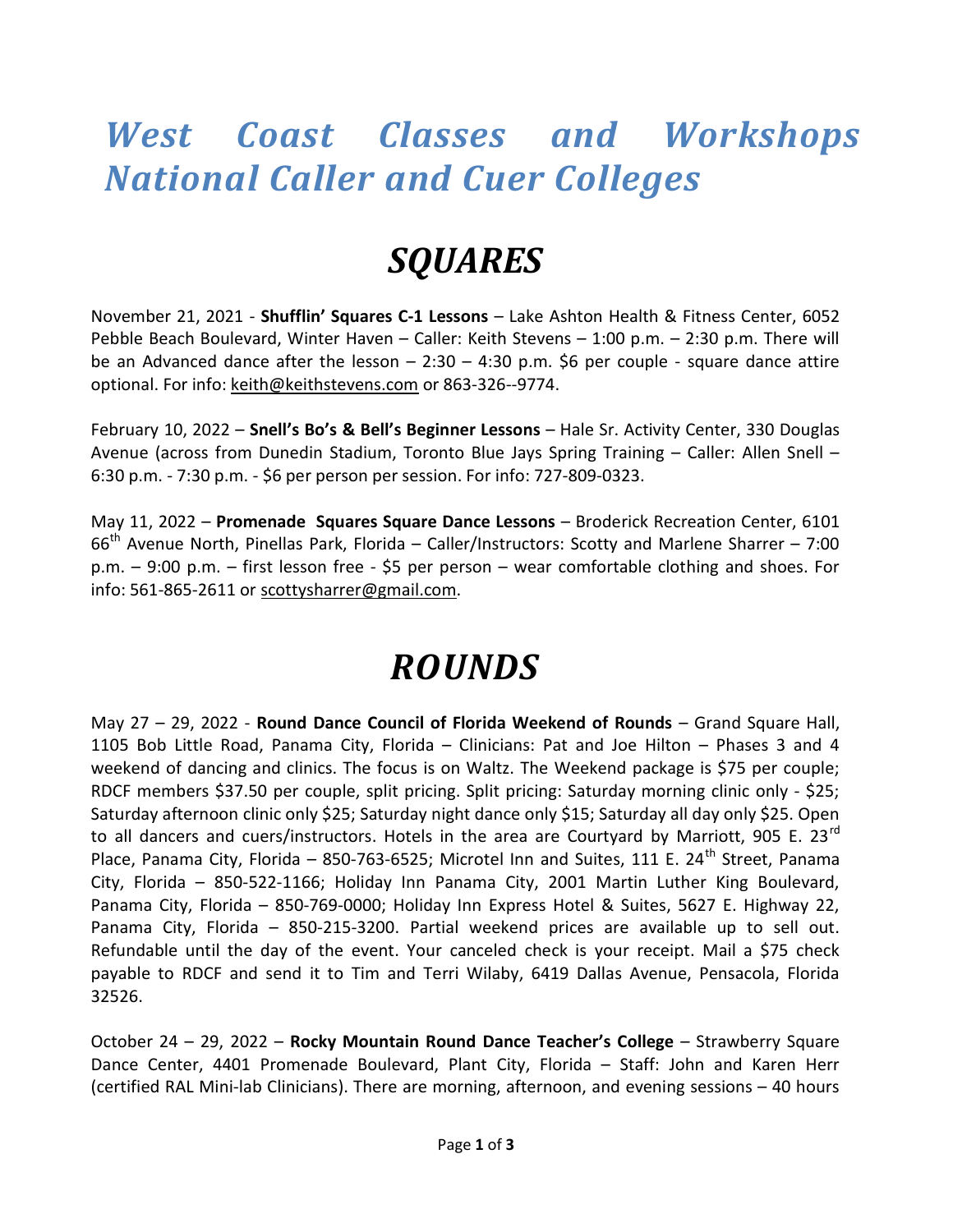total. The sessions will include Leadership and Stage Presence  $\bullet$  Sound, Equipment, and Voice  $\bullet$ Individual Critiques of Teaching and Cueing  $\bullet$  Figure Execution and Dance Teaching  $\bullet$  Cuesheet Reading and Writing • Being a Professional and Much More. The Package will include a Get Acquainted Party  $\bullet$  Clinics and Workshops  $\bullet$  Syllabus  $\bullet$  Individual Video of Teaching and Cueing  $\bullet$ Coffee and Beverage Breaks. The tuition is \$450 per teaching unit. Please send a \$75 deposit with your registration and the balance is due upon arrival. Mail your checks to John and Karen Herr, 4535 Red Rock Drive, Larkspur, Colorado 80118. Scholarships are available from ROUNDALAB, Round Dance Council of Florida, DCR, DRDC, and possibly other state organizations. There is limited space. There are no refunds after October 1, 2022. For info: John and Karen Herr – 303- 681-3147 or kherr00@mac.com $1$  or Cindy and Tom Bunn – 864-723-6965 or tomandcindybunn@gmail.com.

November 17, 2022 – Phase 4 Paso Doble Clinic and Teach taught by Susie and Gert-Jan Rotscheid – Strawberry Square Dance Center, 4401 Promenade Boulevard, Plant City, Florida – 7:00 p.m. – 9:00 p.m. There is a floating hardwood dance floor (please wear dance shoes, no beverages or food on the floor) – hearing enhancement – air-conditioned – smoke-free – excellent acoustics. For info: www.strawberrysquaredancing.com – strawberrysquaredance@gmail.com or 813-752-0491. If you can't reach the dance center, please call Dunelle Burchsted at 860-941-8788.

November 18, 2022 – Phase 5 Waltz Teach with Susie and Gert-Jan Rotscheid - Strawberry Square Dance Center, 4401 Promenade Boulevard, Plant City, Florida – 7:00 p.m. – 9:00 p.m. There is a floating hardwood dance floor (please wear dance shoes, no beverages or food on the floor) – hearing enhancement – air-conditioned – smoke-free – excellent acoustics. For info: www.strawberrysquaredancing.com – strawberrysquaredance@gmail.com or 813-752-0491. If you can't reach the dance center, please call Dunelle Burchsted at 860-941-8788.

November  $18 - 20$ , 2022 – Round Dance Council of Florida 2022 Fall Weekend of Rounds – Strawberry Square Dance Center, 4401 Promenade Boulevard, Plant City, Florida - Clinicians: Susie and Gert-Jan Rotscheid. The focus is on Latin. Cost: \$75 per couple; split session pricing available. Lodging: Hampton Inn, 2702 Thonotosassa Road, Plant City, Florida – 813-756- 5600. Rooms are available for 11/17 – 11/19/2022 at \$118 per night plus tax includes breakfast as of February 2022. You are responsible for making your own reservation. Tell them that you are with the group – Strawberry Square Dance November. There is dry camping available for \$5 per night, pay at the Strawberry Square office when you arrive. Bunn's Park Model next to the dance hall – two-bedroom, one bath, with kitchen, microwave, stove, refrigerator, living room, Rate is \$90 per night or \$500 for the week. Contact Cindy Bunn at 864-723-6965 to reserve. Other park models or camping spots with electric and water hookup may be available. Check with the Strawberry Square office at 813-752-0491or strawberrysquaredancing@gmail.com.

#### LINE DANCING

 $\overline{a}$ 

 $1$  This is two zeroes.